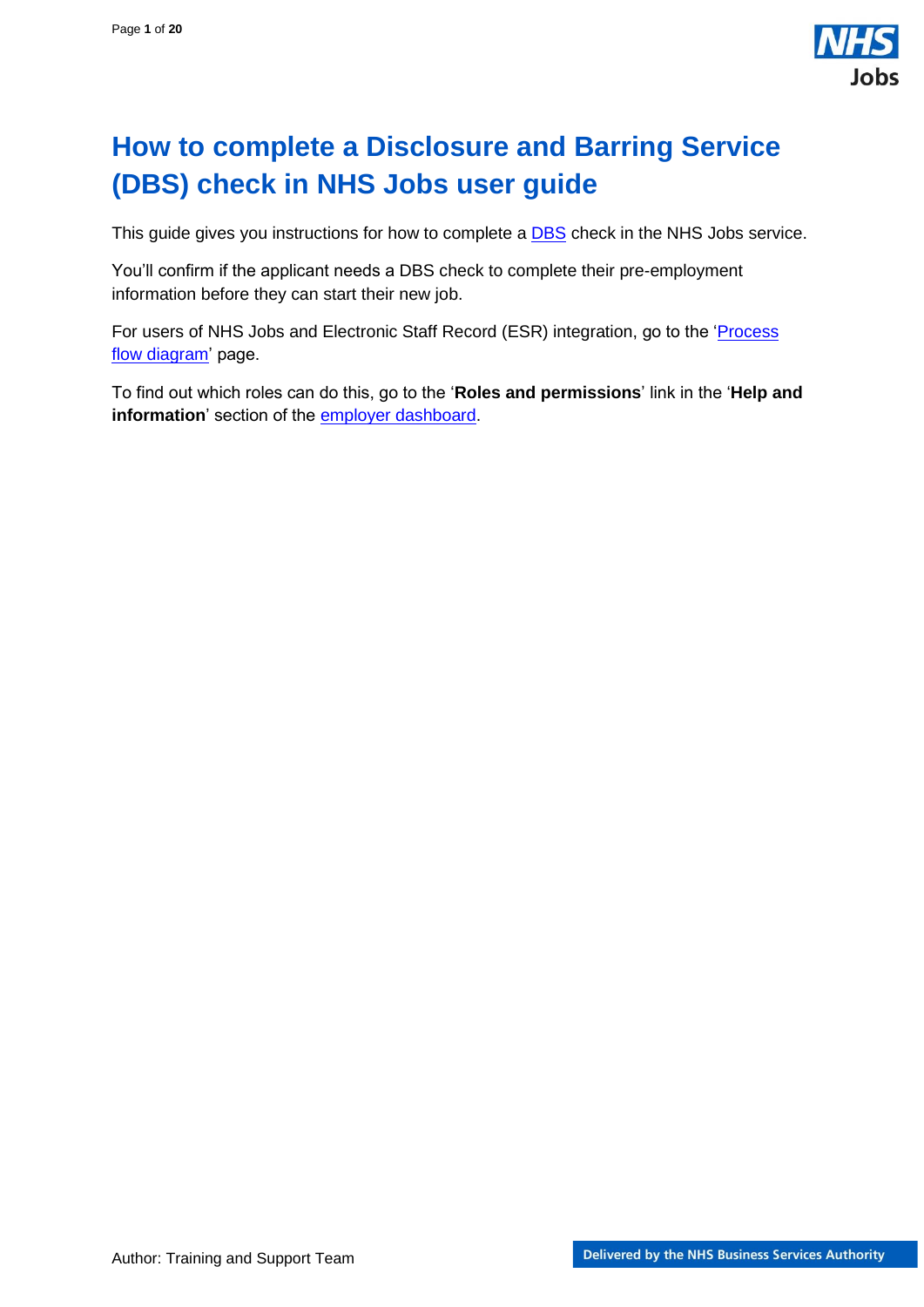# **Contents**

| How to complete a Disclosure and Barring Service (DBS) check in NHS Jobs user guide  1 |
|----------------------------------------------------------------------------------------|
|                                                                                        |
|                                                                                        |
|                                                                                        |
|                                                                                        |
|                                                                                        |
|                                                                                        |
|                                                                                        |
|                                                                                        |
|                                                                                        |
|                                                                                        |
|                                                                                        |
|                                                                                        |
|                                                                                        |
|                                                                                        |
|                                                                                        |
|                                                                                        |
|                                                                                        |
|                                                                                        |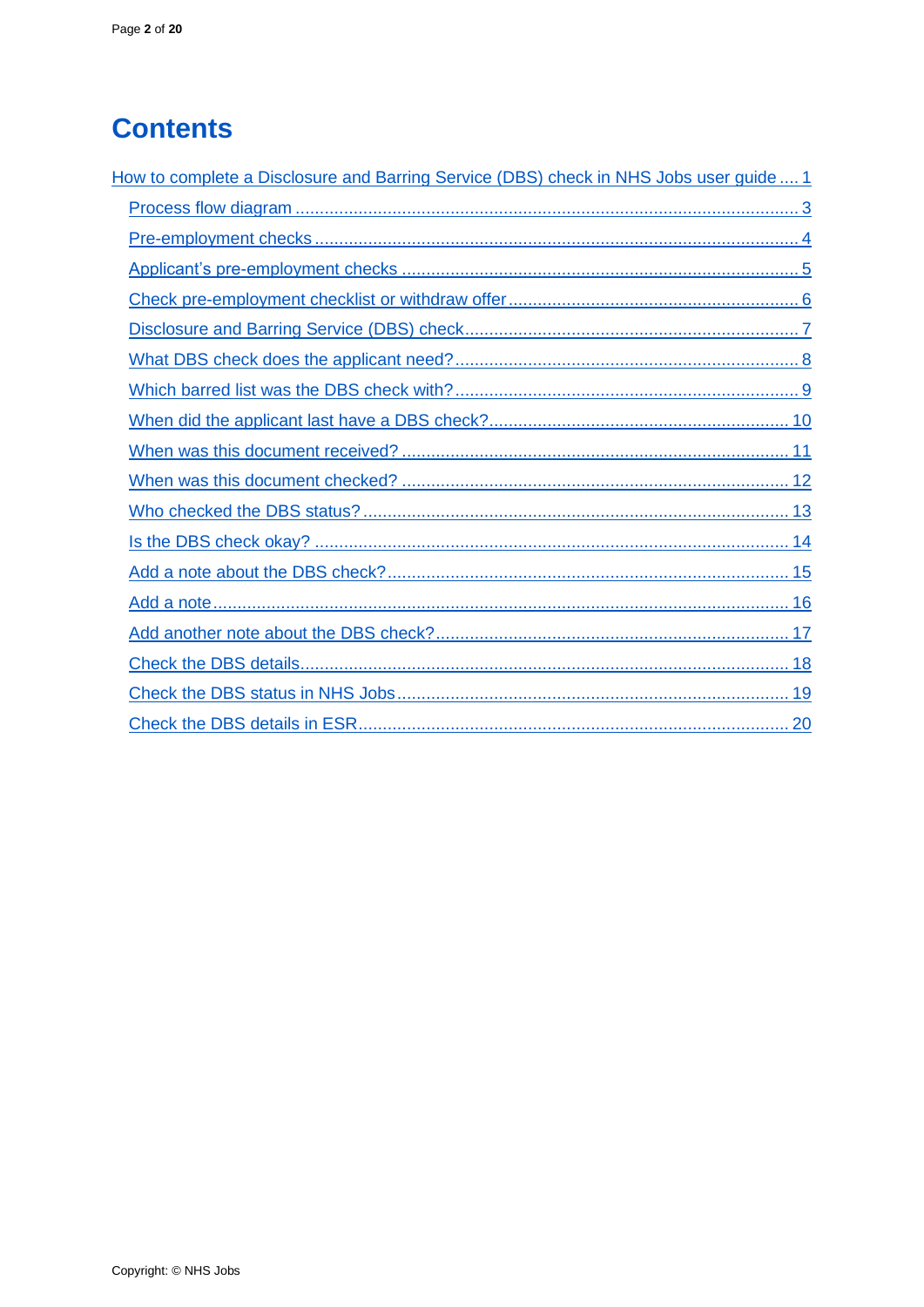

## <span id="page-2-0"></span>**Process flow diagram**

Go to the ['Pre-employment checks'](#page-3-0) page.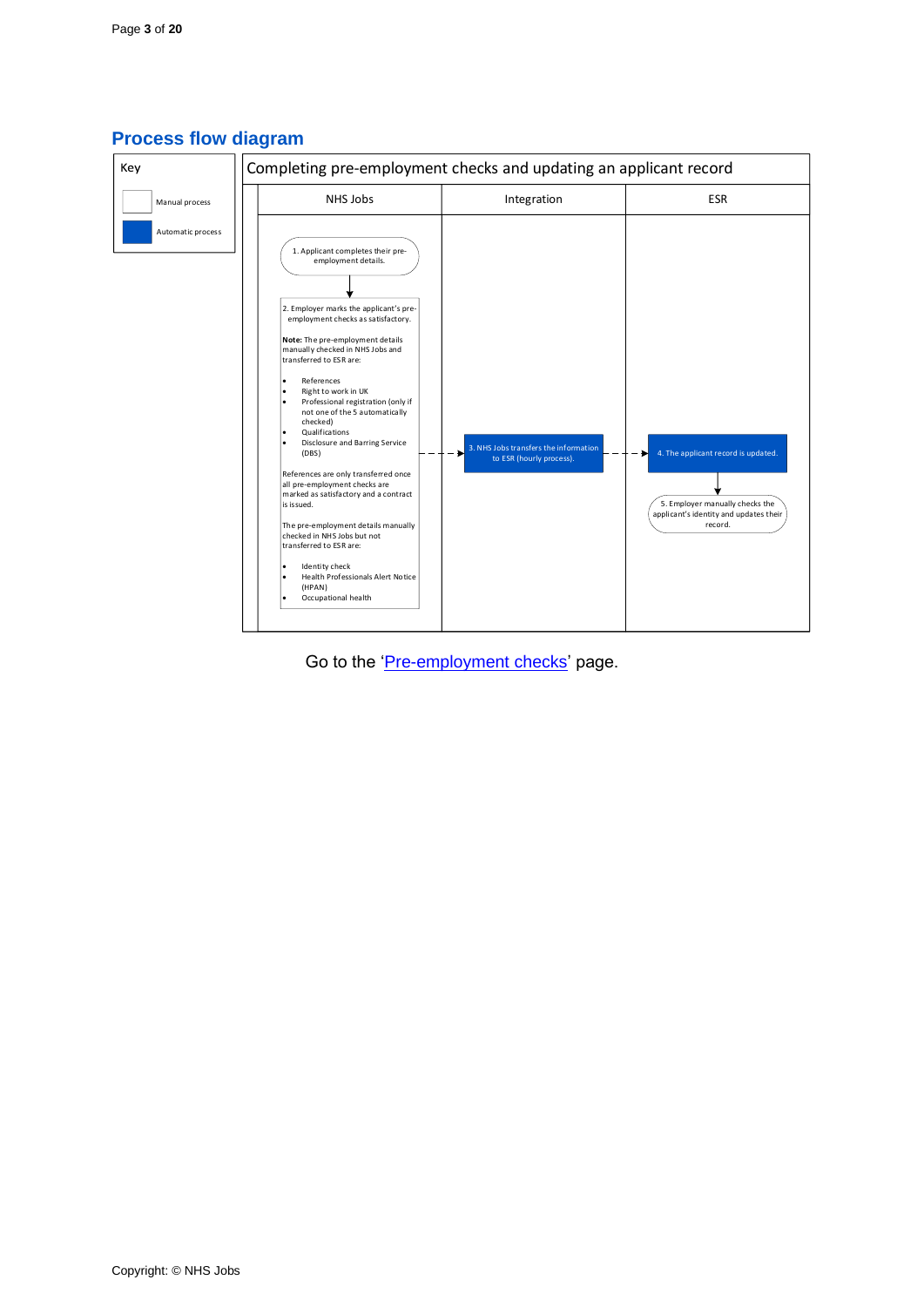## <span id="page-3-0"></span>**Pre-employment checks**

This page gives you instructions for how to access pre-employment checks.

**Important:** You must have an applicant who has accepted a conditional job offer and completed their pre-employment checks.

To access pre-employment checks, complete the following step:

1. Select the ['Pre-employment checks'](#page-4-0) link.

|                                                            |                                                                 | Show tasks for all accounts                                                        |
|------------------------------------------------------------|-----------------------------------------------------------------|------------------------------------------------------------------------------------|
|                                                            | <b>BETA</b> Your feedback will help us to improve this service. |                                                                                    |
| <b>NHS Business Services Authority</b><br><b>Dashboard</b> |                                                                 | What you can do                                                                    |
|                                                            |                                                                 | Create a job listing                                                               |
| Tasks by stage                                             | <b>Listings by user</b>                                         | Search for a listing                                                               |
| Showing tasks for                                          |                                                                 | Search for an applicant                                                            |
| All users                                                  | $\check{~}$                                                     |                                                                                    |
| <b>Draft</b>                                               | 386 - on track 22, overdue 364                                  | <b>Manage the account</b>                                                          |
| <b>Approvals</b>                                           | 3 - on track 1, overdue 2                                       | Manage users<br>At risk applicants                                                 |
| <b>Published</b>                                           | 4                                                               | <b>Accredited logos</b><br><b>Key performance indicators</b><br>(KPIs)             |
|                                                            |                                                                 | <b>Approval settings</b>                                                           |
| <b>Shortlisting</b>                                        | 8 - on track 1, overdue 7                                       | Departments<br><b>Welsh listings</b>                                               |
| <b>Interviews</b>                                          | 1 - on track 0, overdue 1                                       | <b>Documents and</b>                                                               |
| <b>Ready to offer</b>                                      | 42 - on track 16, overdue 26                                    | templates<br>Overview of your organisation                                         |
| <b>Conditional offers</b>                                  | 22 - on track 5, overdue 17                                     | <b>Supporting documents</b><br><b>Contract templates</b><br>Offer letter templates |
| Pre-employment<br>checks                                   | 24 - on track 4, overdue 20                                     |                                                                                    |
|                                                            |                                                                 | <b>Help and information</b>                                                        |
| <b>Contracts</b>                                           | 57 - on track 11, overdue 46                                    | The employer hub<br>Roles and permissions                                          |
| <b>End recruitment</b>                                     | 7 - on track 4, overdue 3                                       | Contact your super users                                                           |
|                                                            |                                                                 | <b>Reporting</b>                                                                   |
|                                                            |                                                                 | Run a report                                                                       |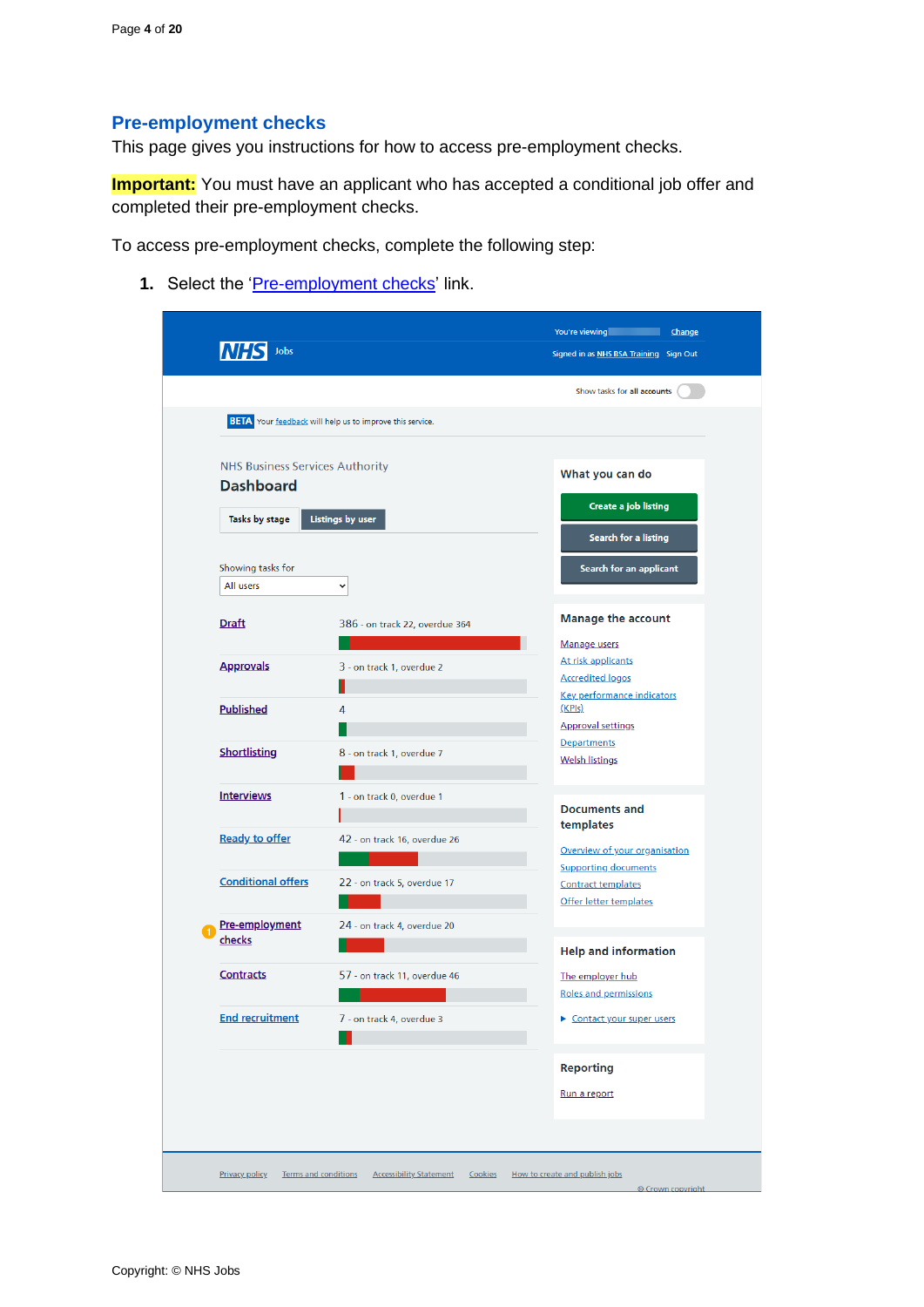### <span id="page-4-0"></span>**Applicant's pre-employment checks**

This page gives you instructions for how to find the applicant and start their pre-employment checks.

**Important:** In this example, the **Outstanding checks** section shows the 'DBS' check is outstanding.

Find the applicant and complete the following steps:

- **1.** Select the 'Applicant' link to view the applicant's details (optional).
- **2.** Select the 'Job title' link to view the job details (optional).
- **3.** Select the ['View checks or withdraw offer'](#page-5-0) link.

|                                                                        | Jobs                                                     |                                |                                                                                                                                                                                          | You're viewing NHS BSA Training<br>Change<br>Signed in as Liam M1 Sign Out |   |
|------------------------------------------------------------------------|----------------------------------------------------------|--------------------------------|------------------------------------------------------------------------------------------------------------------------------------------------------------------------------------------|----------------------------------------------------------------------------|---|
|                                                                        |                                                          |                                |                                                                                                                                                                                          | Show tasks for all accounts                                                |   |
|                                                                        | BETA Your feedback will help us to improve this service. |                                |                                                                                                                                                                                          |                                                                            |   |
| < Go back<br><b>NHS BSA Training</b><br>Showing tasks for<br>All users | Pre-employment checks<br>v                               |                                |                                                                                                                                                                                          |                                                                            |   |
| Pre-employment checks                                                  |                                                          |                                |                                                                                                                                                                                          |                                                                            |   |
| Applicant                                                              | Job title                                                | <b>Deadline</b>                | <b>Outstanding checks</b>                                                                                                                                                                | What needs doing next                                                      |   |
| Liam MA<br>AR-210128-<br>00006                                         | <b>Learning Consultant</b><br>T2020-21-4641              | 01 Apr 2022<br><b>ON TRACK</b> | References<br>Home address<br><b>Identity check</b><br>Right to work in the UK<br>Qualifications<br>Professional registrations<br><b>DBS</b><br><b>HPANS</b><br><b>Health assessment</b> | View checks or withdraw<br>offer                                           | G |
| Privacy policy                                                         | Terms and conditions                                     | <b>Accessibility Statement</b> | How to create and publish jobs<br>Cookies                                                                                                                                                | © Crown copyright                                                          |   |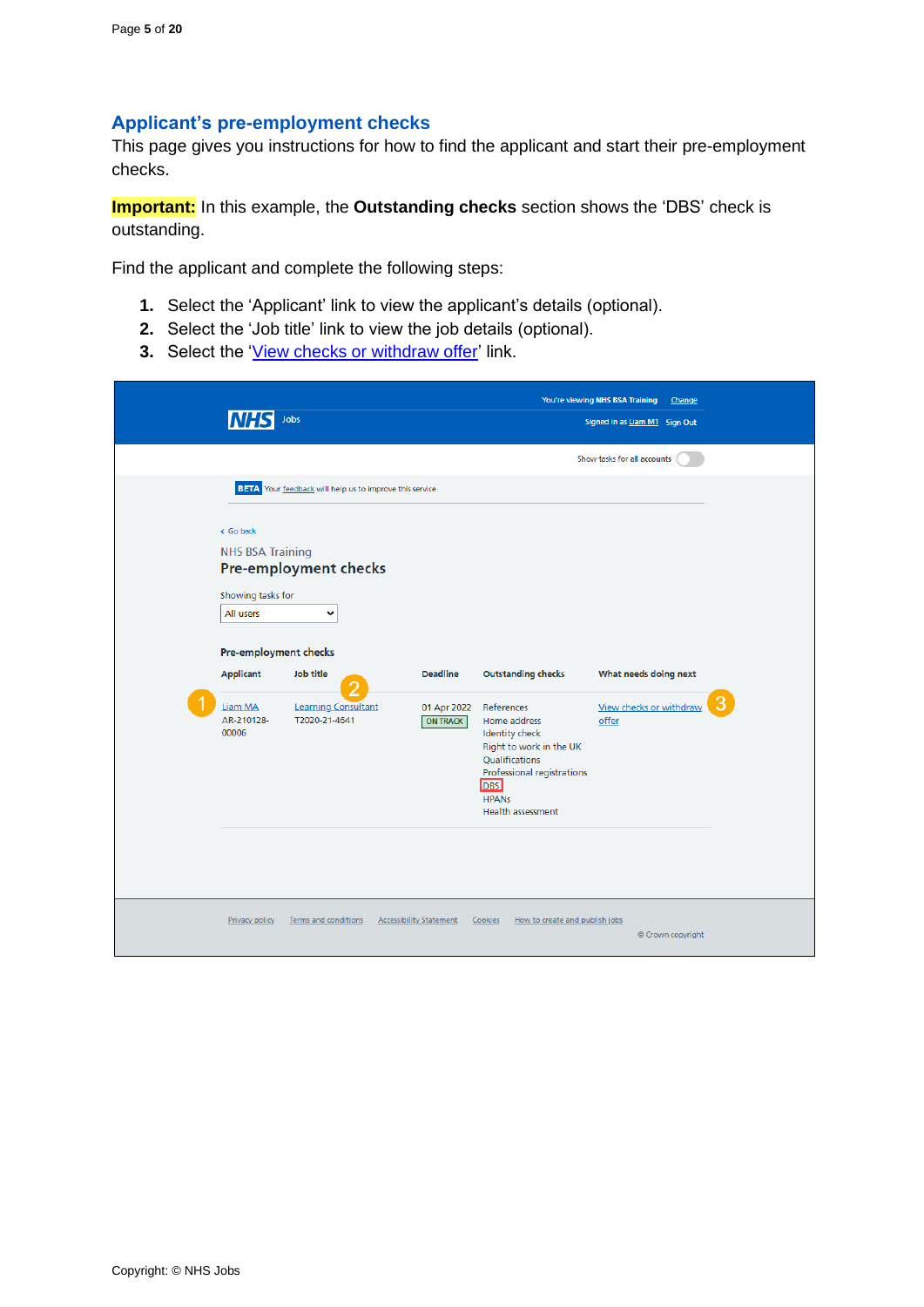#### <span id="page-5-0"></span>**Check pre-employment checklist or withdraw offer**

This page gives you instructions for how to confirm if you want to check the pre-employment checklist or withdraw the job offer.

To confirm if you want to check the pre-employment checklist or withdraw the job offer, complete the following steps:

- **1.** Select an answer:
	- ['Check pre-employment checklist'](#page-6-0)
	- 'Withdraw offer'
- **2.** Select the 'Continue' button.

| Jobs<br><b>NHS</b>                                                                                 | You're viewing NHS BSA Training<br>Change<br>Signed in as Liam M1 Sign Out |
|----------------------------------------------------------------------------------------------------|----------------------------------------------------------------------------|
| BETA Your feedback will help us to improve this service.                                           |                                                                            |
| < Go back<br>Pre-employment checks<br>The conditional offer has been accepted by<br><b>Liam MA</b> |                                                                            |
| Would you like to<br>Check pre-employment checklist<br>$\blacktriangleleft$<br>Withdraw offer      |                                                                            |
| Continue                                                                                           |                                                                            |
| <b>Terms and conditions</b><br><b>Accessibility Statement</b><br>Privacy policy<br>Cookies         | How to create and publish jobs<br>© Crown copyright                        |

If you've withdrawn the applicant's job offer, you've reached the end of this user guide.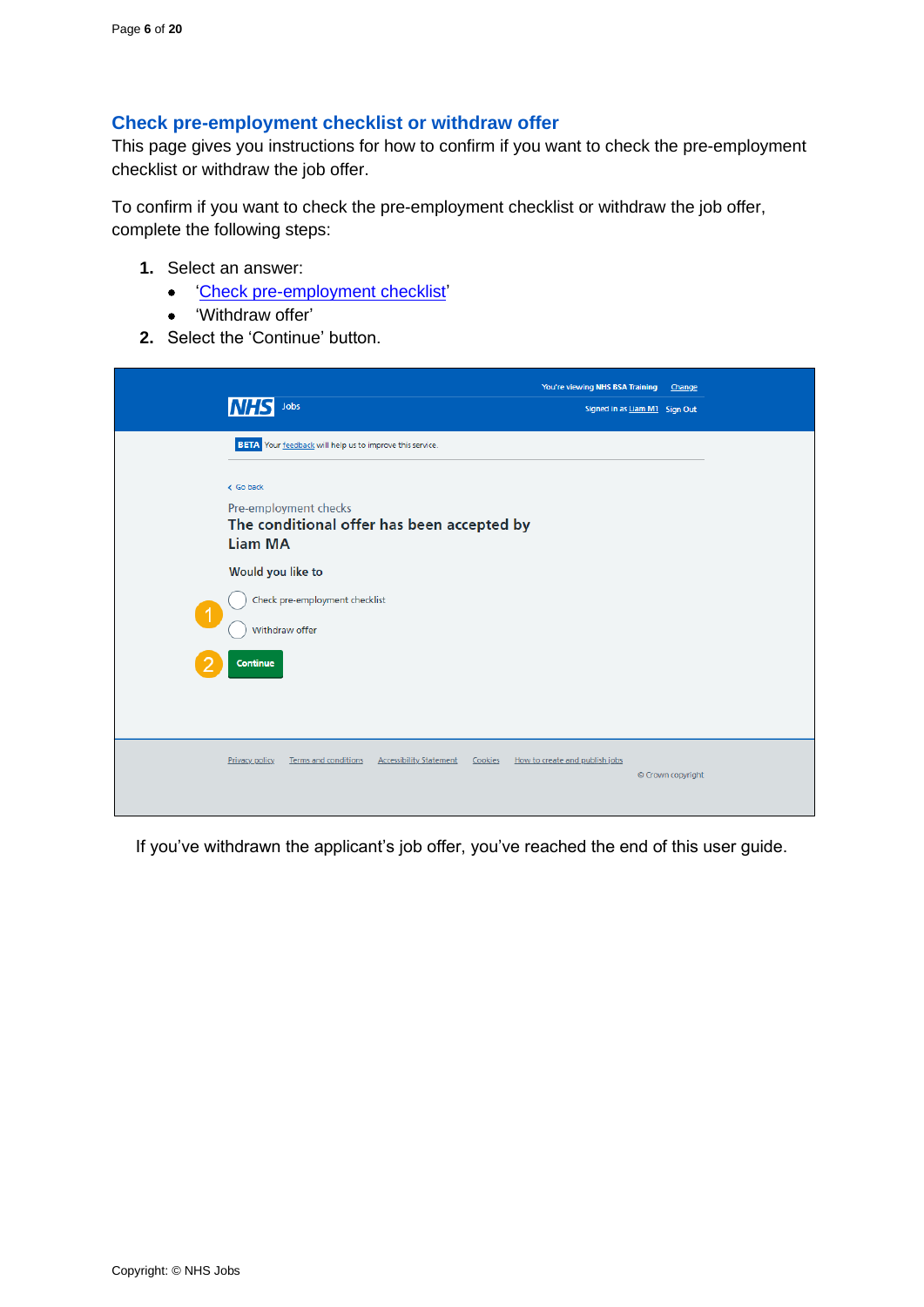## <span id="page-6-0"></span>**Disclosure and Barring Service (DBS) check**

This page gives you instructions for how to start the applicant's DBS check.

**Important:** In this example, the status is **NOT STARTED** as you haven't started the applicant's DBS check.

To start the applicant's DBS check, complete the following step:

1. Select the ['Disclosure and Barring Service \(DBS\) check'](#page-7-0) link.

| Jobs<br>Signed in as Liam M1 Sign Out<br><b>BETA</b> Your feedback will help us to improve this service.<br>< Go back<br>Pre-employment checklist for Liam MA<br>The applicant accepted your conditional job offer.<br>They now need to give pre-employment information before they can start their new job.<br><b>References</b> |
|-----------------------------------------------------------------------------------------------------------------------------------------------------------------------------------------------------------------------------------------------------------------------------------------------------------------------------------|
|                                                                                                                                                                                                                                                                                                                                   |
|                                                                                                                                                                                                                                                                                                                                   |
|                                                                                                                                                                                                                                                                                                                                   |
|                                                                                                                                                                                                                                                                                                                                   |
|                                                                                                                                                                                                                                                                                                                                   |
|                                                                                                                                                                                                                                                                                                                                   |
|                                                                                                                                                                                                                                                                                                                                   |
| <b>COMPLETED</b><br>References                                                                                                                                                                                                                                                                                                    |
| Identity                                                                                                                                                                                                                                                                                                                          |
| Home address<br><b>COMPLETED</b>                                                                                                                                                                                                                                                                                                  |
| <b>Identity check</b><br><b>COMPLETED</b>                                                                                                                                                                                                                                                                                         |
| <b>Inter Authority Transfer (IAT)</b><br><b>COMPLETED</b>                                                                                                                                                                                                                                                                         |
| <b>Right to work</b>                                                                                                                                                                                                                                                                                                              |
| Right to work in the UK<br><b>NOT STARTED</b>                                                                                                                                                                                                                                                                                     |
| <b>Qualifications and registrations</b>                                                                                                                                                                                                                                                                                           |
| Qualifications<br><b>NOT STARTED</b>                                                                                                                                                                                                                                                                                              |
| <b>Professional registrations</b><br><b>STARTED</b>                                                                                                                                                                                                                                                                               |
| <b>Background checks</b>                                                                                                                                                                                                                                                                                                          |
| Disclosure and Barring Service (DBS) check<br><b>NOT STARTED</b>                                                                                                                                                                                                                                                                  |
| <b>Healthcare Professional Alert Notices (HPANs)</b><br><b>COMPLETED</b>                                                                                                                                                                                                                                                          |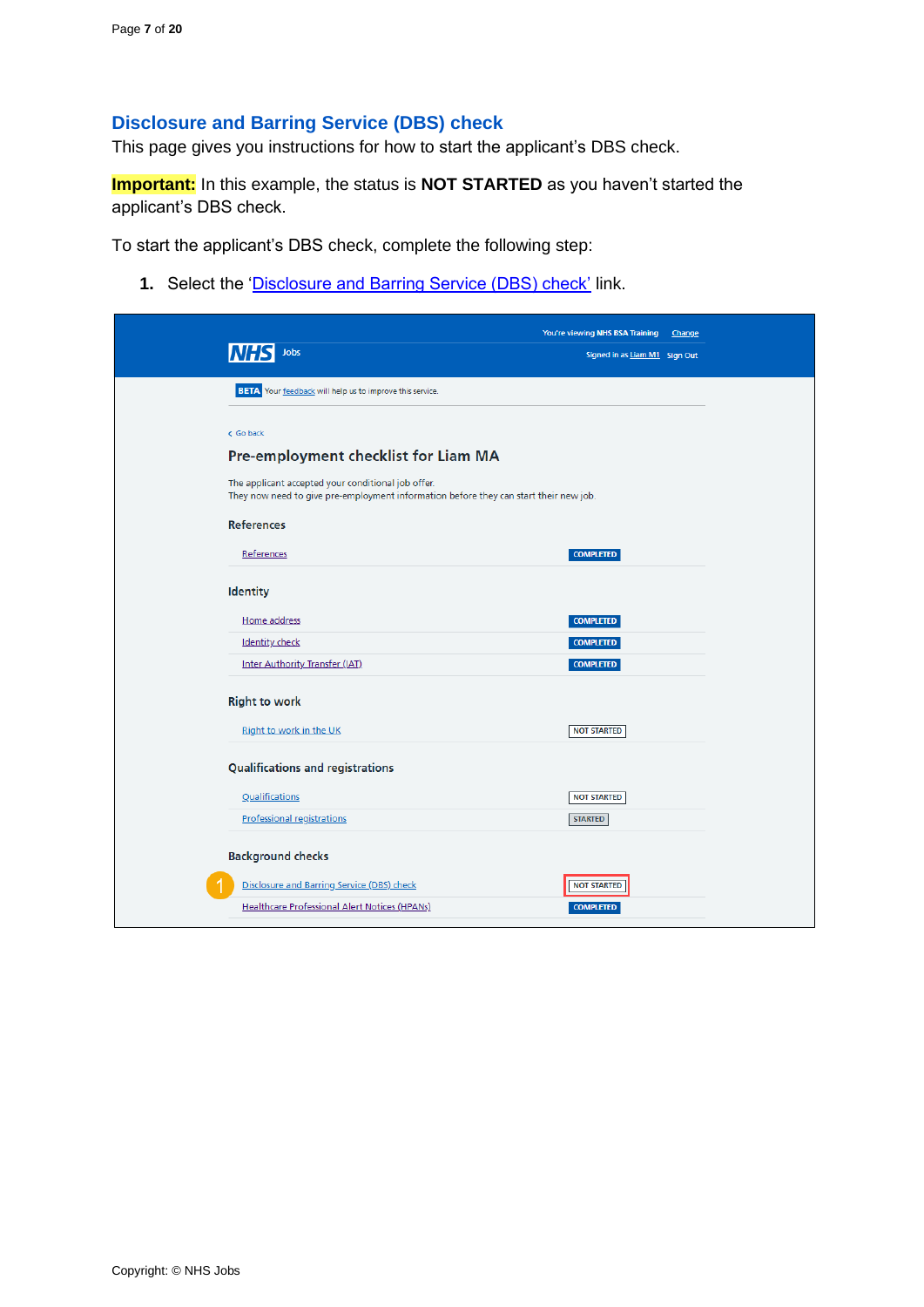#### <span id="page-7-0"></span>**What DBS check does the applicant need?**

This page gives you instructions for how to confirm if the applicant needs a DBS check.

**Important:** If a DBS is needed, make sure you select the correct level.

To confirm if a DBS check is needed, complete the following steps:

- **1.** Select an answer:
	- ['Basic, Standard or Enhanced](#page-9-0) level'
	- ['Enhanced with barred list'](#page-8-0)
	- ['Not required'](#page-18-0)
- **2.** Select the 'Continue' button.

| <b>NHS</b> Jobs                                                                                                                 | You're viewing NHS BSA Training<br>Signed in as Liam M1 Sign Out | Change |
|---------------------------------------------------------------------------------------------------------------------------------|------------------------------------------------------------------|--------|
| <b>BETA</b> Your feedback will help us to improve this service.                                                                 |                                                                  |        |
| < Go back<br>Pre-employment checks<br>What DBS check does Liam MA need?                                                         |                                                                  |        |
| Select the level<br>Basic<br>Standard<br>Enhanced<br>$\mathbf 1$<br>Enhanced with barred list<br>or<br>Not required<br>Continue |                                                                  |        |
|                                                                                                                                 |                                                                  |        |
| <b>Accessibility Statement</b><br><b>Privacy policy</b><br>Terms and conditions<br>Cookies                                      | How to create and publish jobs<br>© Crown copyright              |        |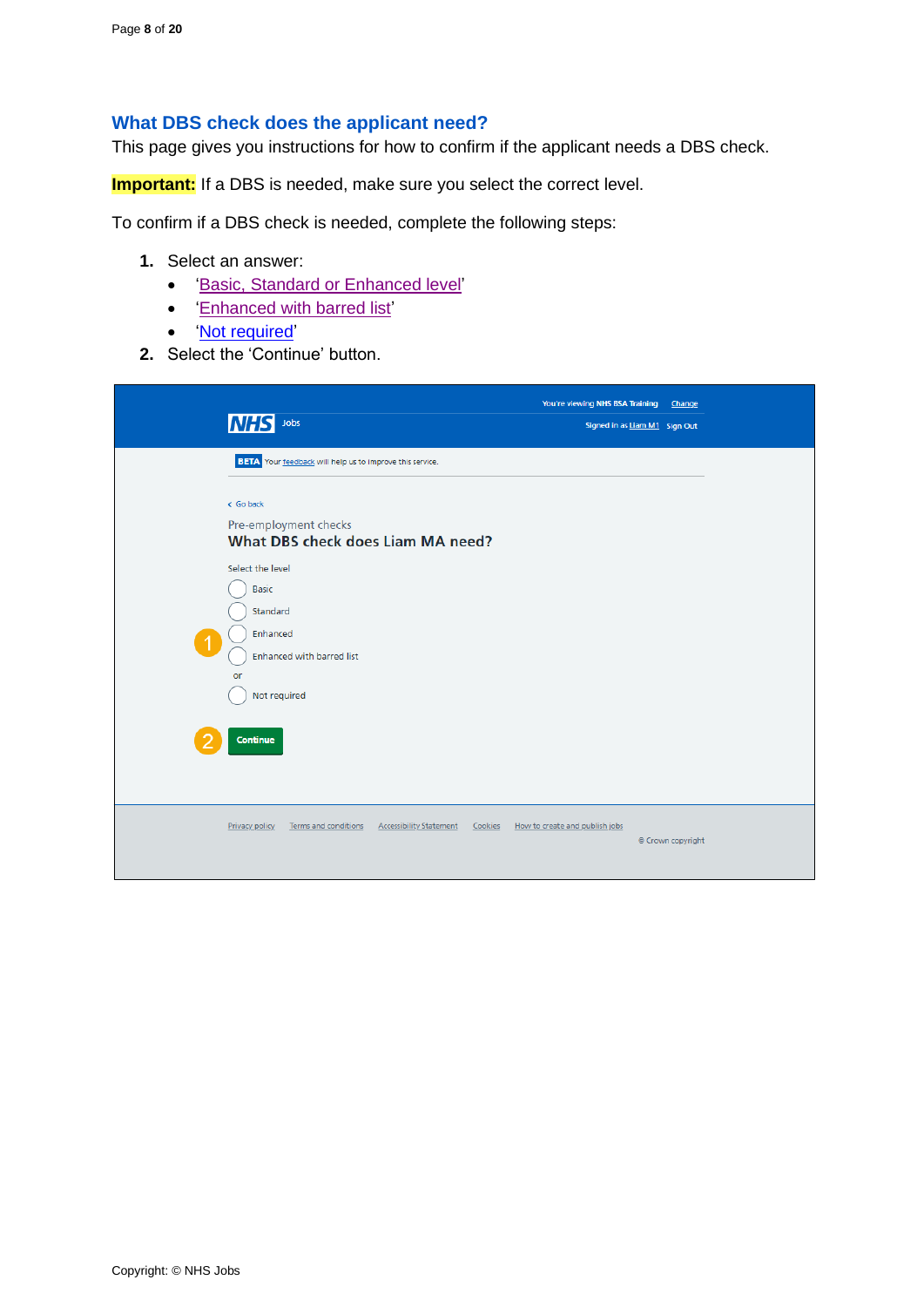## <span id="page-8-0"></span>**Which barred list was the DBS check with?**

This page gives you instructions for how to confirm the barred list for the DBS check.

**Important:** You'll only see this page if the applicant needs an enhanced with barred list DBS check.

To confirm the barred list for the DBS check, complete the following steps:

- **1.** Select an answer.
- 2. Select the ['Continue'](#page-9-0) button.

| <b>INHS</b><br>Jobs                                                                               | You're viewing NHS Training and Support<br>Change<br>Signed in as Liam M1 Sign Out |
|---------------------------------------------------------------------------------------------------|------------------------------------------------------------------------------------|
| <b>BETA</b> Your feedback will help us to improve this service.                                   |                                                                                    |
| < Go back<br>Pre-employment checks<br>Which barred list was the DBS check with?                   |                                                                                    |
| Adult<br>Children<br>or                                                                           |                                                                                    |
| <b>Both</b><br><b>Continue</b>                                                                    |                                                                                    |
|                                                                                                   |                                                                                    |
| <b>Terms and conditions</b><br><b>Accessibility Statement</b><br>Cookies<br><b>Privacy policy</b> | How to create and publish jobs<br>© Crown copyright                                |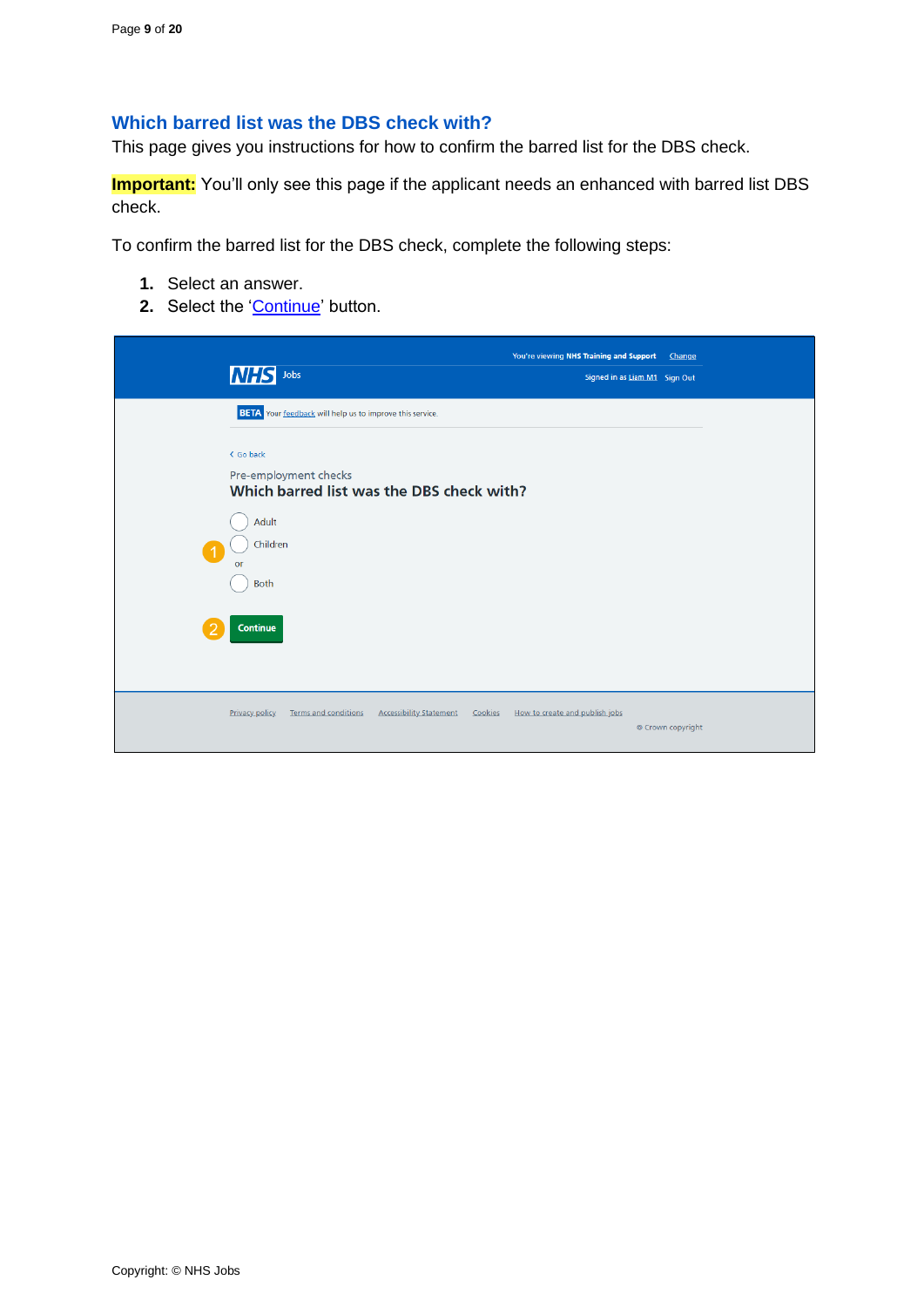#### <span id="page-9-0"></span>**When did the applicant last have a DBS check?**

This page gives you instructions for how to confirm the applicant's last DBS check date.

**Important:** You'll only see this page if the applicant needs a DBS check.

To confirm the applicant's last DBS check date, complete the following steps:

- **1.** In the **Day**, **Month** and **Year** boxes, enter the details.
- 2. Select the ['Continue'](#page-10-0) button.

| Jobs<br><b>INH:</b>                                                                                                                       | You're viewing NHS BSA Training<br>Change<br>Signed in as Liam M1 Sign Out |
|-------------------------------------------------------------------------------------------------------------------------------------------|----------------------------------------------------------------------------|
| <b>BETA</b> Your feedback will help us to improve this service.                                                                           |                                                                            |
| < Go back<br>Pre-employment checks<br>When did Liam MA last have a DBS check?                                                             |                                                                            |
| You'll find this on a copy of the employee's DBS Certificate in their<br>employment file.<br>For example, 15 03 2012<br>Month Year<br>Day |                                                                            |
| Continue                                                                                                                                  |                                                                            |
| Terms and conditions<br><b>Accessibility Statement</b><br>Privacy policy<br>Cookies                                                       | How to create and publish jobs<br>© Crown copyright                        |

**Tip:** You must enter the date in the DD-MM-YYYY format. For example, 15 03 2012.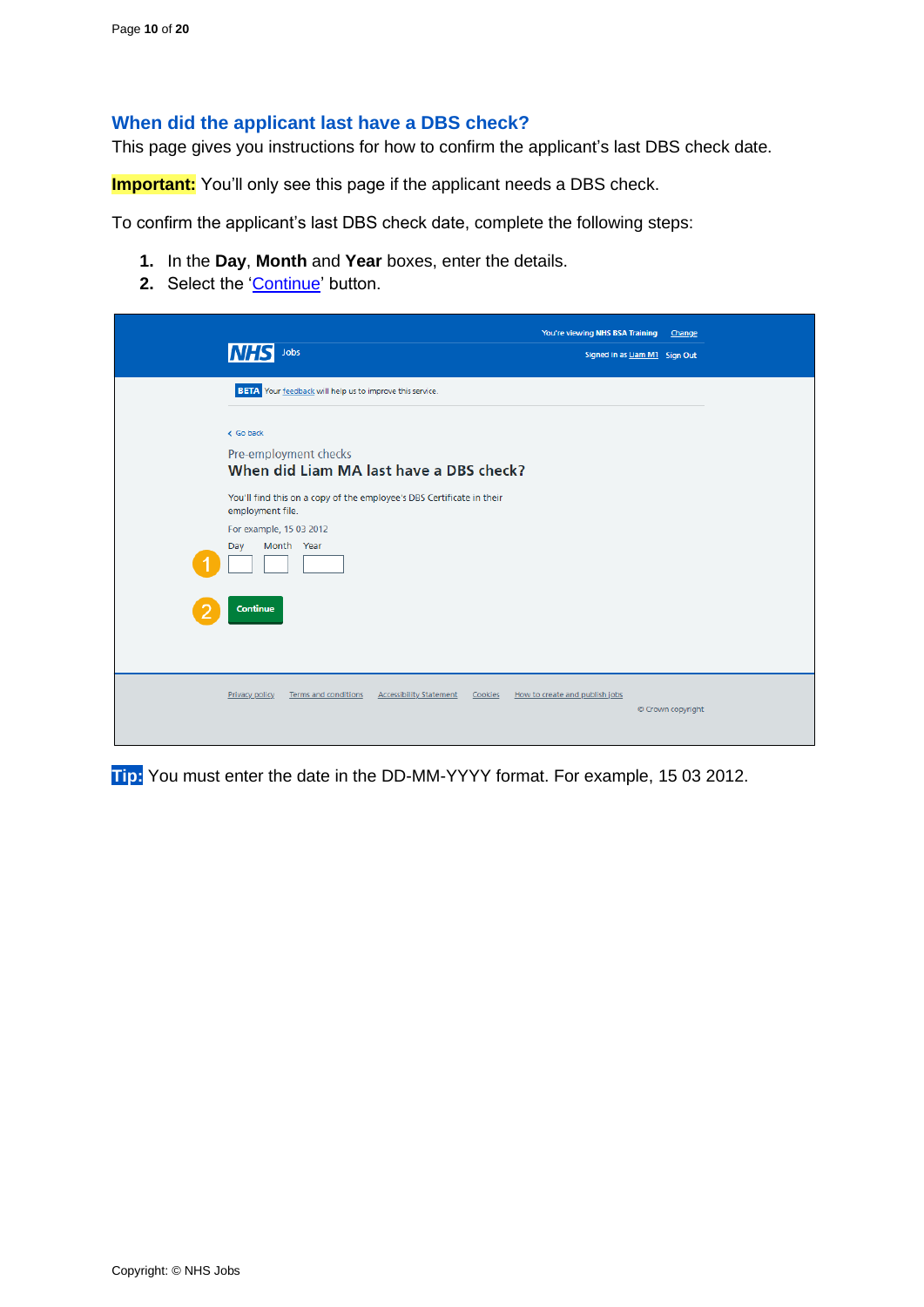#### <span id="page-10-0"></span>**When was this document received?**

This page gives you instructions for how to confirm when this document was received.

To confirm when this document was received, complete the following steps:

- **1.** In the **Day**, **Month** and **Year** boxes, enter the details.
- 2. Select the ['Continue'](#page-11-0) button.

| lΝH<br>Jobs                                                                                                                                                |                                  | You're viewing NHS BSA Training Change    | Signed in as Liam M1 Sign Out |
|------------------------------------------------------------------------------------------------------------------------------------------------------------|----------------------------------|-------------------------------------------|-------------------------------|
| BETA Your feedback will help us to improve this service.<br>< Go back<br>Pre-employment checks<br>For example, 15 03 2012<br>Month Year<br>Day<br>Continue | When was this document received? |                                           |                               |
| Privacy policy<br><b>Terms and conditions</b>                                                                                                              | <b>Accessibility Statement</b>   | How to create and publish jobs<br>Cookies | © Crown copyright             |

**Tip:** You must enter the date in the DD-MM-YYYY format. For example, 15 03 2012.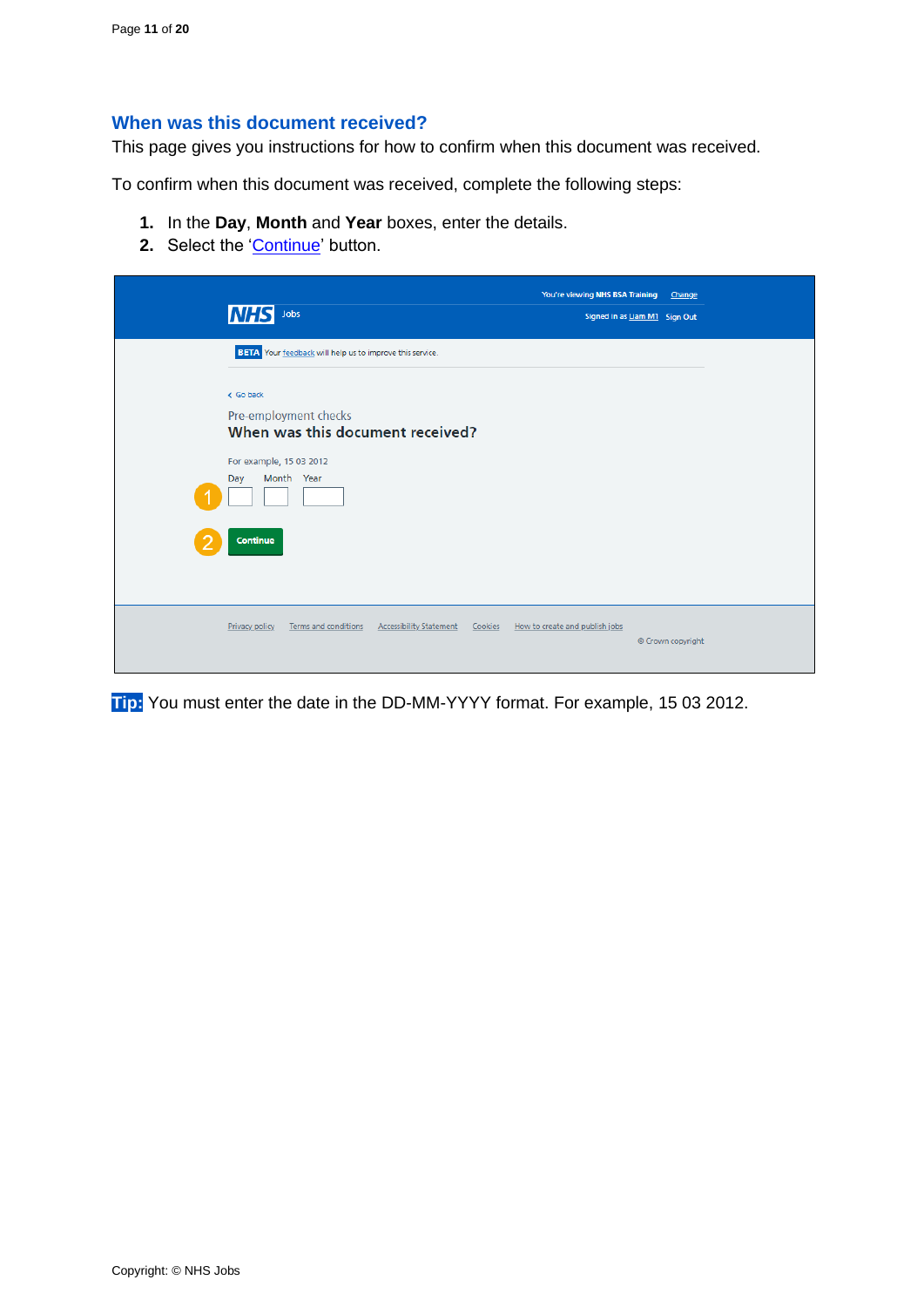#### <span id="page-11-0"></span>**When was this document checked?**

This page gives you instructions for how to confirm when this document was checked.

To confirm when this document was checked, complete the following steps:

- **1.** In the **Day**, **Month** and **Year** boxes, enter the details.
- 2. Select the ['Continue'](#page-12-0) button.

| <b>NH</b><br>Jobs<br>Signed in as Liam M1 Sign Out                                                                                                                                                   | You're viewing NHS BSA Training Change |
|------------------------------------------------------------------------------------------------------------------------------------------------------------------------------------------------------|----------------------------------------|
| <b>BETA</b> Your feedback will help us to improve this service.<br>< Go back<br>Pre-employment checks<br>When was this document checked?<br>For example, 15 03 2012<br>Month Year<br>Day<br>Continue |                                        |
| Privacy policy<br>Terms and conditions<br><b>Accessibility Statement</b><br>Cookies<br>How to create and publish jobs                                                                                | © Crown copyright                      |

**Tip:** You must enter the date in the DD-MM-YYYY format. For example, 15 03 2012.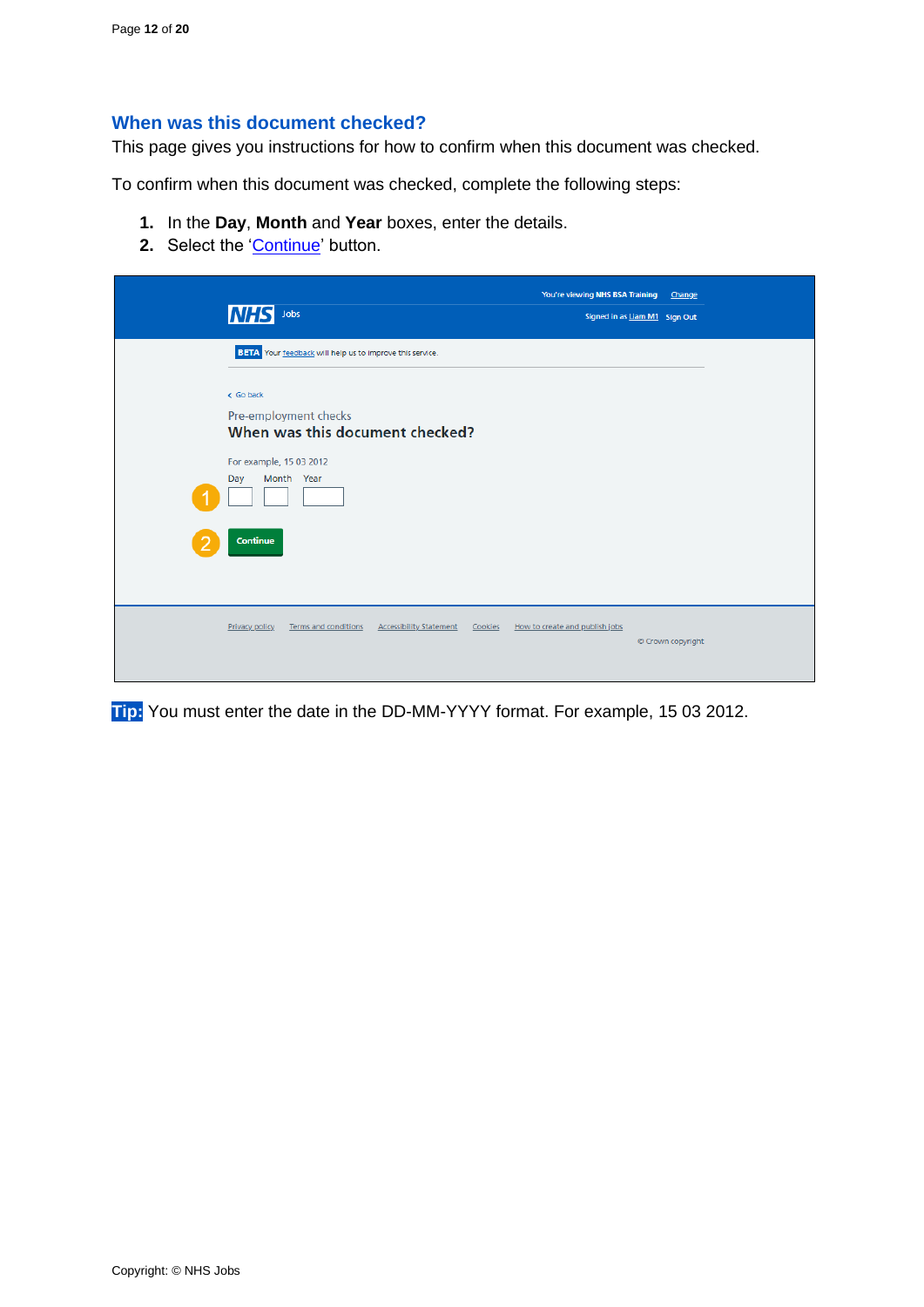#### <span id="page-12-0"></span>**Who checked the DBS status?**

This page gives you instructions for how to confirm who checked the DBS status.

To confirm who checked the DBS status, complete the following steps:

- **1.** In the **First name** box, enter the details.
- **2.** In the **Last name** box, enter the details.
- **3.** Select the ['Continue'](#page-13-0) button.

|        | <b>NHS</b><br>Jobs                                                                                       | You're viewing NHS BSA Training<br>Signed in as Liam M1 Sign Out | Change            |
|--------|----------------------------------------------------------------------------------------------------------|------------------------------------------------------------------|-------------------|
|        | <b>BETA</b> Your feedback will help us to improve this service.                                          |                                                                  |                   |
| o<br>3 | < Go back<br>Pre-employment checks<br>Who checked the DBS status?<br>First name<br>Last name<br>Continue |                                                                  |                   |
|        | Terms and conditions<br><b>Accessibility Statement</b><br>Privacy policy                                 | How to create and publish jobs<br>Cookies                        | © Crown copyright |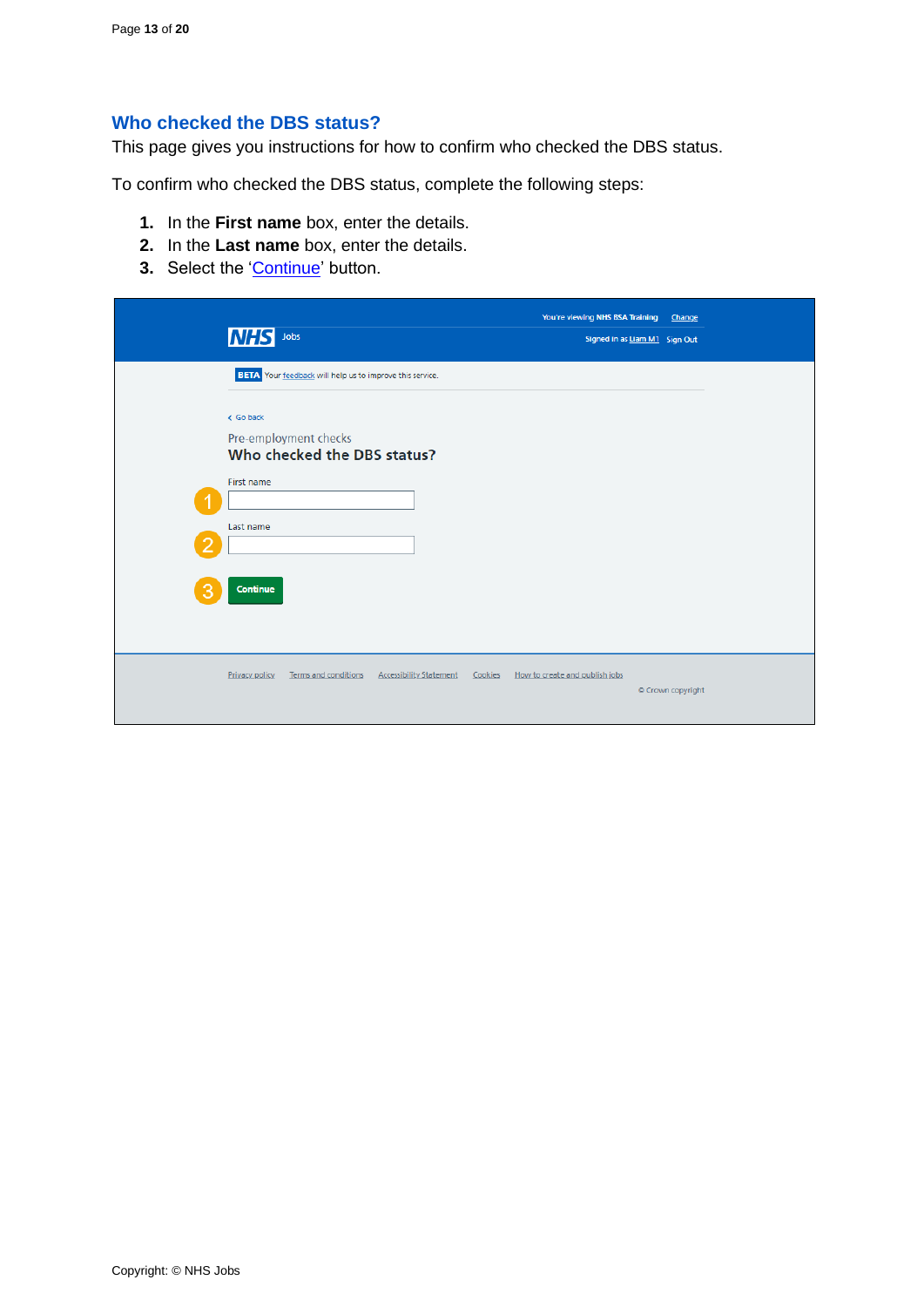## <span id="page-13-0"></span>**Is the DBS check okay?**

This page gives you instructions for how to confirm if the DBS check is okay.

To confirm if the DBS check is okay, complete the following steps:

- **1.** Select an answer.
- **2.** Select the ['Continue'](#page-14-0) button.

| <b>NHS</b><br>Jobs                                                                                                                                                                                            | You're viewing NHS BSA Training<br>Signed in as Liam M1 Sign Out | Change            |
|---------------------------------------------------------------------------------------------------------------------------------------------------------------------------------------------------------------|------------------------------------------------------------------|-------------------|
| BETA Your feedback will help us to improve this service.<br>< Go back<br>Pre-employment checks<br>Is the DBS check okay?<br>Yes<br><b>No</b><br>or<br>Needs further investigation<br><b>Save and continue</b> |                                                                  |                   |
| <b>Privacy policy</b><br>Terms and conditions<br><b>Accessibility Statement</b>                                                                                                                               | How to create and publish jobs<br>Cookies                        | © Crown copyright |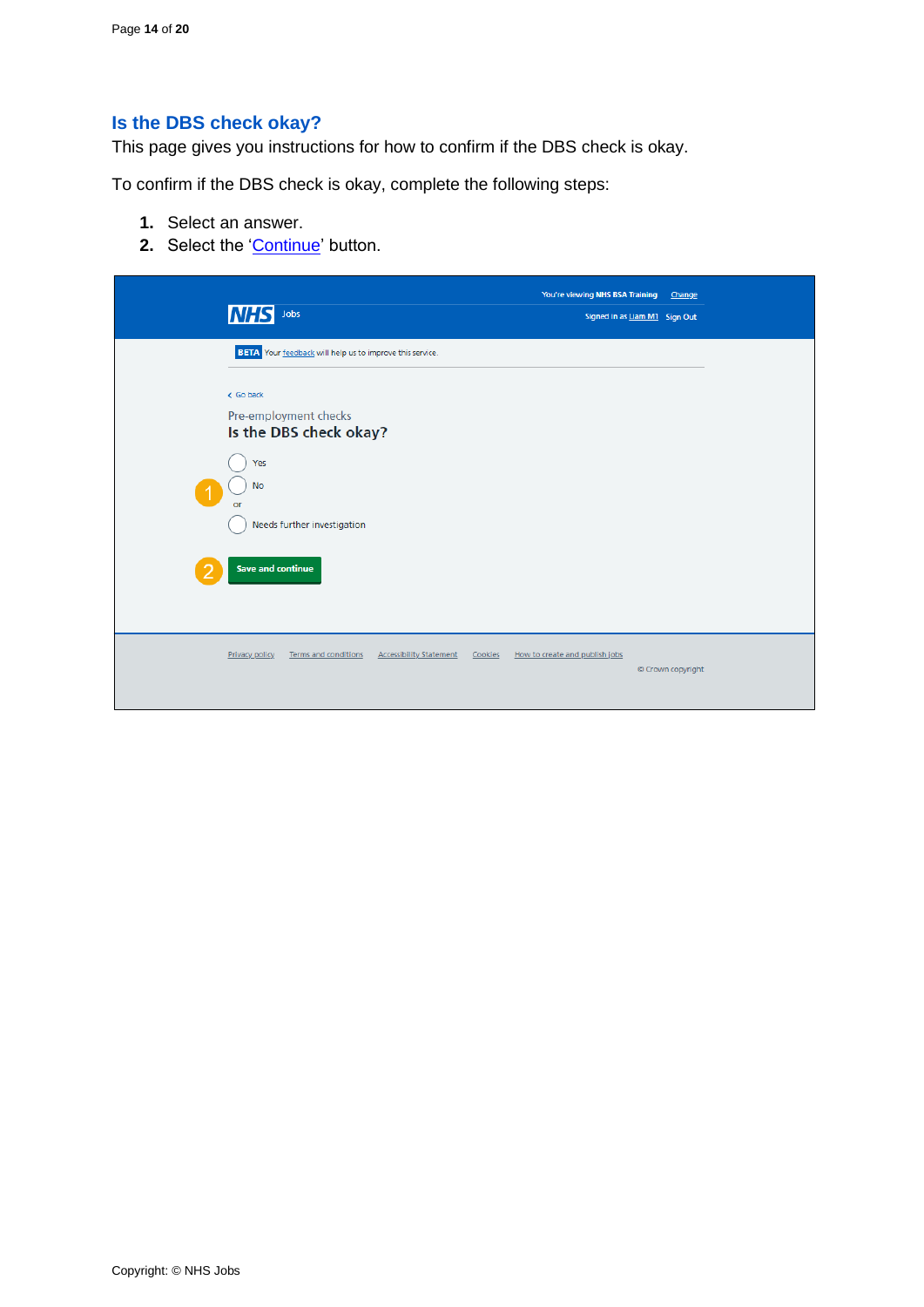## <span id="page-14-0"></span>**Add a note about the DBS check?**

This page gives you instructions for how to confirm if you want to add a note about the DBS check.

To confirm if you want to add a note about the DBS check, complete the following steps:

- **1.** Select an answer:
	- ['Yes'](#page-15-0)
	- ['No'](#page-17-0)
- **2.** Select 'Save and continue'.

| <b>INHS</b>              | Jobs                                                     |         | You're viewing NHS BSA Training<br>Signed in as Liam M1 Sign Out | Change            |
|--------------------------|----------------------------------------------------------|---------|------------------------------------------------------------------|-------------------|
|                          | BETA Your feedback will help us to improve this service. |         |                                                                  |                   |
| < Go back                |                                                          |         |                                                                  |                   |
|                          | Pre-employment checks<br>Add a note about the DBS check? |         |                                                                  |                   |
| Yes                      | <b>No</b>                                                |         |                                                                  |                   |
| <b>Save and continue</b> |                                                          |         |                                                                  |                   |
| Privacy policy           | Terms and conditions<br><b>Accessibility Statement</b>   | Cookies | How to create and publish jobs                                   | © Crown copyright |
|                          |                                                          |         |                                                                  |                   |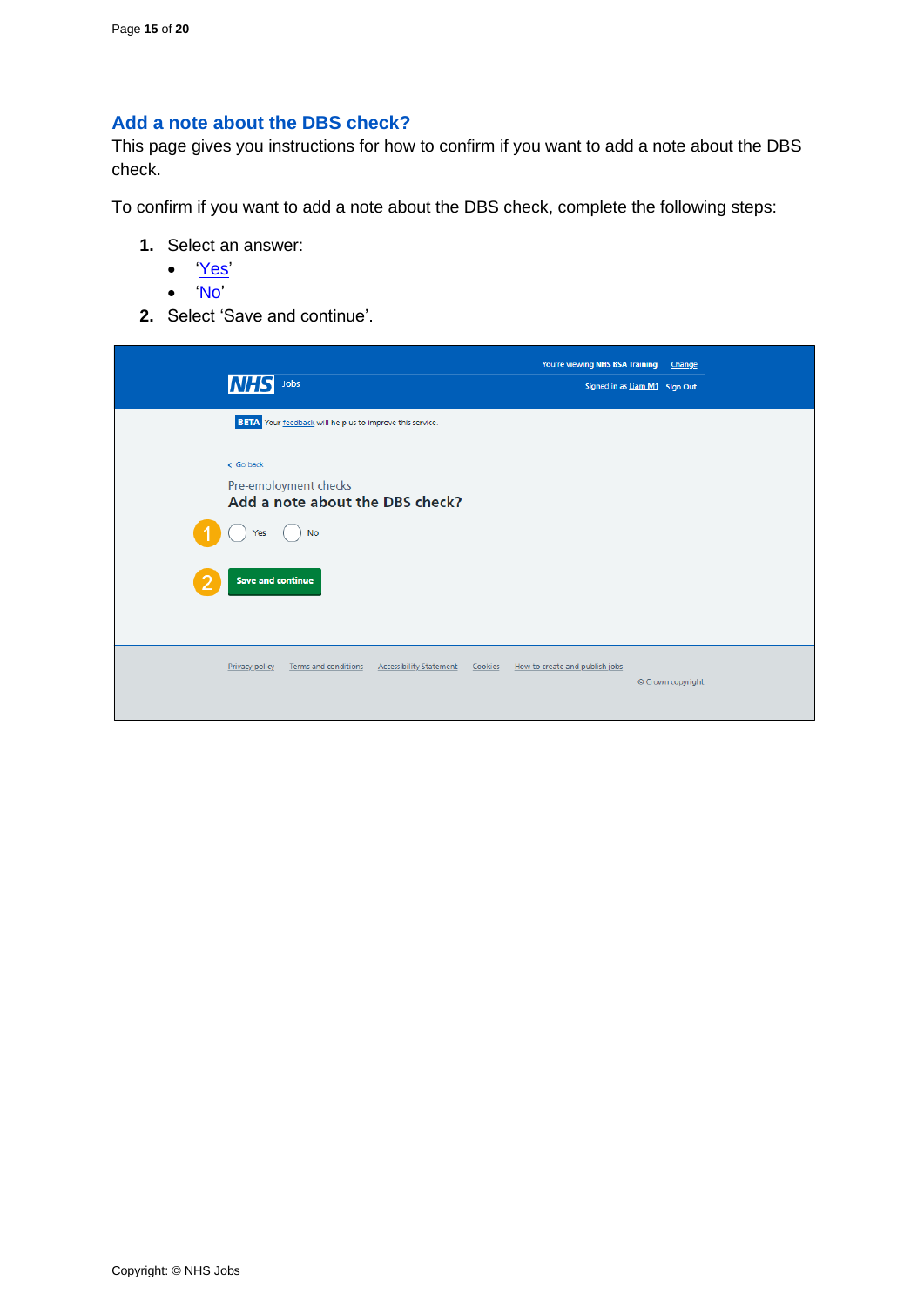## <span id="page-15-0"></span>**Add a note**

This page gives you instructions for how to add a note.

**Important:** You'll only see this page if you're adding a note about the DBS check.

To add a note, complete the following steps:

- **1.** In the **Subject** box, enter the details.
- **2.** In the **Detail** box, enter the details.
- **3.** Select the ['Continue'](#page-16-0) button.

|                | MHS Jobs                                                                                                                                 | You're viewing NHS BSA Training<br>Signed in as Liam M1 Sign Out | Change            |
|----------------|------------------------------------------------------------------------------------------------------------------------------------------|------------------------------------------------------------------|-------------------|
| $\overline{2}$ | <b>BETA</b> Your feedback will help us to improve this service.<br>< Go back<br>Pre-employment checks<br>Add a note<br>Subject<br>Detail |                                                                  |                   |
|                | Continue<br>Privacy policy<br>Terms and conditions<br><b>Accessibility Statement</b><br>Cookies                                          | How to create and publish jobs                                   | © Crown copyright |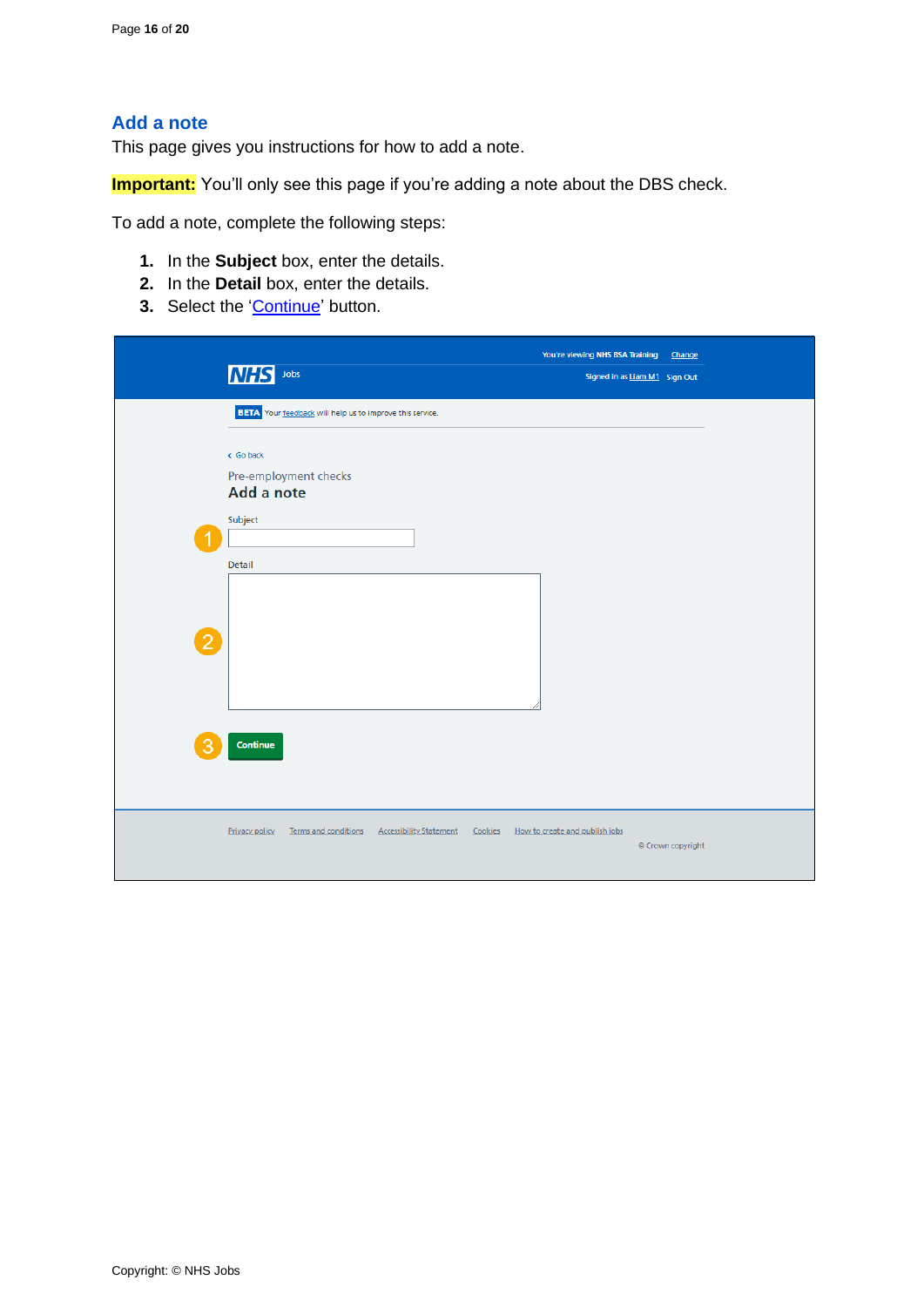### <span id="page-16-0"></span>**Add another note about the DBS check?**

This page gives you instructions for how to confirm if you want to add another note about the DBS check.

to confirm if you want to add another note about the DBS check, complete the following steps:

- **1.** Select an answer.
	- ['Yes'](#page-15-0)
	- ['No'](#page-17-0)
- **2.** Select 'Save and continue'.

| <b>NHS</b><br>Jobs                                              |                                           | You're viewing NHS BSA Training<br>Signed in as Liam M1 Sign Out | Change            |
|-----------------------------------------------------------------|-------------------------------------------|------------------------------------------------------------------|-------------------|
| <b>BETA</b> Your feedback will help us to improve this service. |                                           |                                                                  |                   |
| < Go back                                                       |                                           |                                                                  |                   |
| Pre-employment checks<br>Add another note about the DBS check?  |                                           |                                                                  |                   |
| <b>No</b><br>Yes                                                |                                           |                                                                  |                   |
| <b>Save and continue</b>                                        |                                           |                                                                  |                   |
|                                                                 |                                           |                                                                  |                   |
| Terms and conditions<br>Privacy policy                          | <b>Accessibility Statement</b><br>Cookies | How to create and publish jobs                                   |                   |
|                                                                 |                                           |                                                                  | © Crown copyright |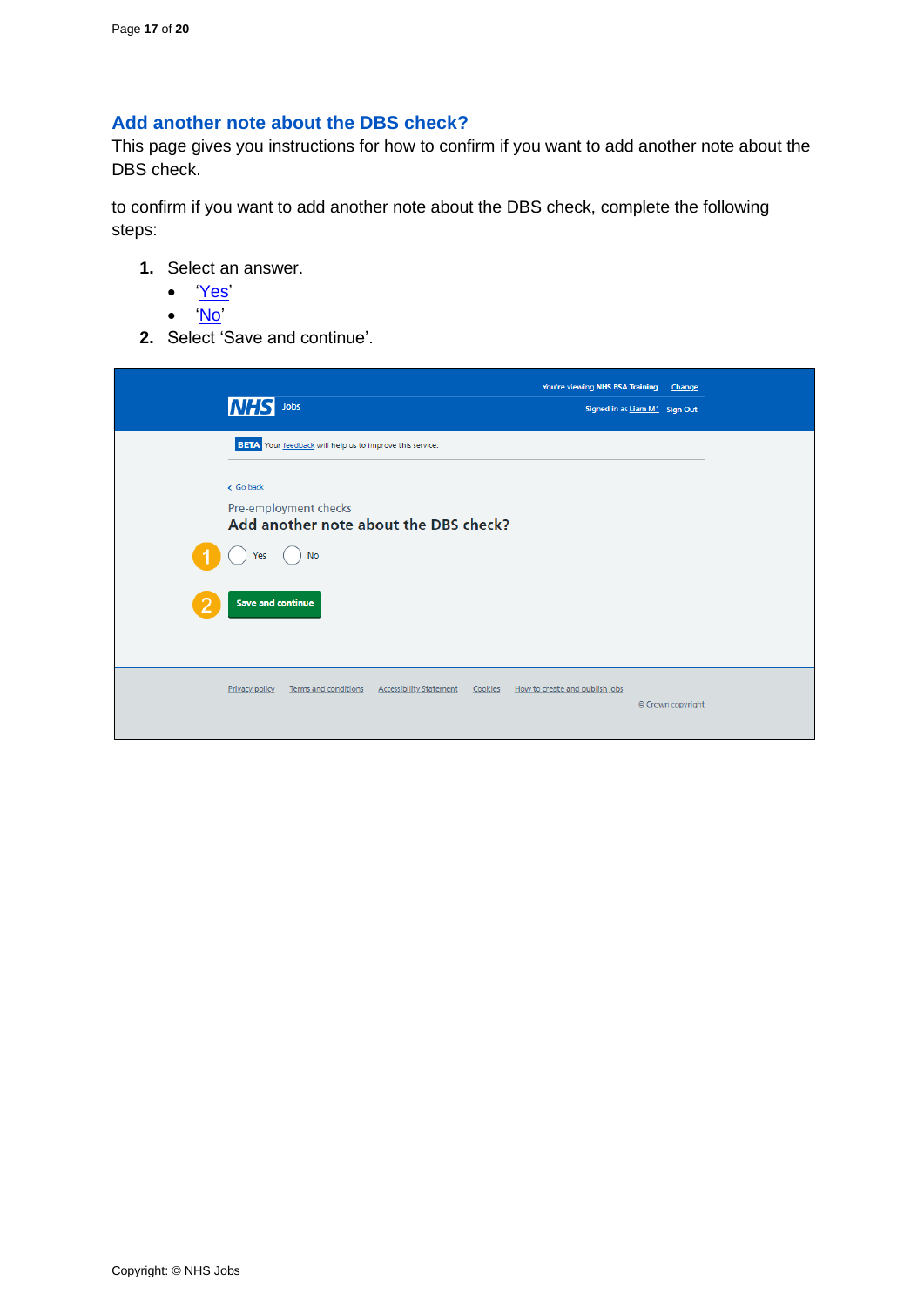## <span id="page-17-0"></span>**Check the DBS details**

This page gives you instructions for how to check the DBS details.

To check, edit and confirm the DBS details, complete the following steps:

- **1.** Select an answer.
	- ['Yes'](#page-7-0)
	- ['No'](#page-18-0)
- **2.** Select 'Save and continue'.

| Jobs<br>INF<br><b>BETA</b> Your feedback will help us to improve this service. |                                                                         | You're viewing NHS BSA Training<br>Signed in as Liam M1 Sign Out | Change            |
|--------------------------------------------------------------------------------|-------------------------------------------------------------------------|------------------------------------------------------------------|-------------------|
| < Go back<br>Pre-employment checks                                             | <b>Disclosure and Barring Service (DBS) check</b>                       |                                                                  |                   |
| Date received<br>Date checked<br>Checked by<br><b>DBS</b> check status         | 26 January 2022<br>26 January 2022<br>Joe Bloggs<br>Yes                 |                                                                  |                   |
| <b>DBS</b> check level<br>Date last completed<br><b>DBS</b> checked            | <b>Basic</b><br>26 January 2022<br>The applicant's DBS is satisfactory. |                                                                  |                   |
| <b>Edit this information?</b><br><b>No</b><br>Yes                              |                                                                         |                                                                  |                   |
| Continue<br><b>Privacy policy</b><br>Terms and conditions                      | <b>Accessibility Statement</b><br>Cookies                               | How to create and publish jobs                                   | © Crown copyright |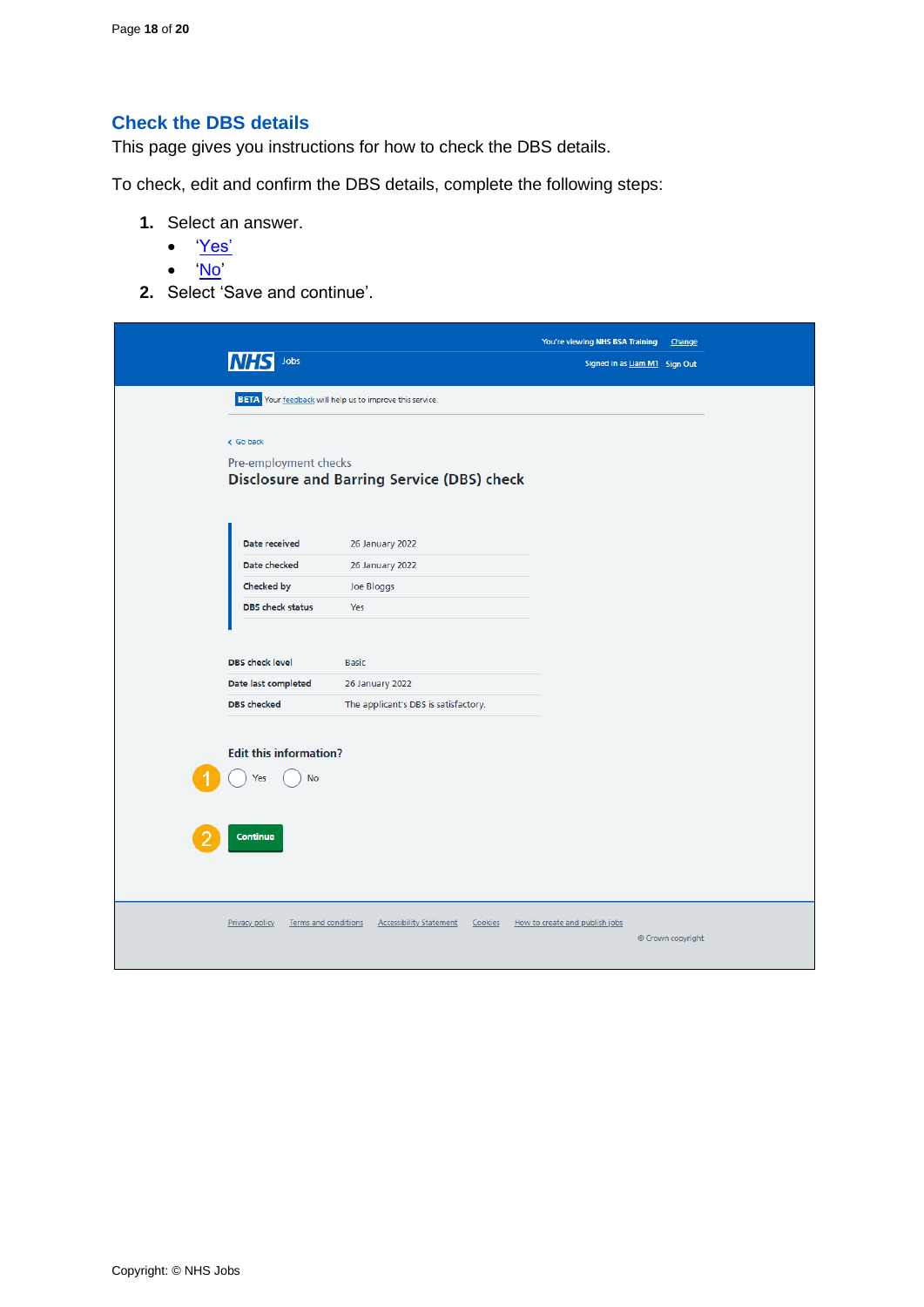#### <span id="page-18-0"></span>**Check the DBS status in NHS Jobs**

This page gives you instructions for how to check the DBS status in NHS Jobs.

**Important:** In this example, the status is **COMPLETED** as you've completed the applicant's DBS check. You need to complete all sections of the pre-employment checklist before you can issue a contract.

To go to another pre-employment check, complete the following steps:

**1.** Select a pre-employment link.

| Jobs<br>Signed in as Liam M1 Sign Out<br>BETA Your feedback will help us to improve this service.<br>< Go back<br>Pre-employment checklist for Liam MA<br>The applicant accepted your conditional job offer.<br>They now need to give pre-employment information before they can start their new job.<br><b>References</b><br>References<br><b>COMPLETED</b><br><b>Identity</b><br>Home address<br><b>COMPLETED</b><br><b>Identity check</b><br><b>COMPLETED</b><br>Inter Authority Transfer (IAT)<br><b>COMPLETED</b><br><b>Right to work</b><br>Right to work in the UK<br><b>NOT STARTED</b><br><b>Qualifications and registrations</b><br>Qualifications<br><b>NOT STARTED</b><br><b>Professional registrations</b><br><b>STARTED</b><br><b>Background checks</b><br>Disclosure and Barring Service (DBS) check<br><b>COMPLETED</b><br><b>Healthcare Professional Alert Notices (HPANs)</b><br><b>COMPLETED</b> | You're viewing NHS BSA Training Change |  |
|---------------------------------------------------------------------------------------------------------------------------------------------------------------------------------------------------------------------------------------------------------------------------------------------------------------------------------------------------------------------------------------------------------------------------------------------------------------------------------------------------------------------------------------------------------------------------------------------------------------------------------------------------------------------------------------------------------------------------------------------------------------------------------------------------------------------------------------------------------------------------------------------------------------------|----------------------------------------|--|
|                                                                                                                                                                                                                                                                                                                                                                                                                                                                                                                                                                                                                                                                                                                                                                                                                                                                                                                     |                                        |  |
|                                                                                                                                                                                                                                                                                                                                                                                                                                                                                                                                                                                                                                                                                                                                                                                                                                                                                                                     |                                        |  |
|                                                                                                                                                                                                                                                                                                                                                                                                                                                                                                                                                                                                                                                                                                                                                                                                                                                                                                                     |                                        |  |
|                                                                                                                                                                                                                                                                                                                                                                                                                                                                                                                                                                                                                                                                                                                                                                                                                                                                                                                     |                                        |  |
|                                                                                                                                                                                                                                                                                                                                                                                                                                                                                                                                                                                                                                                                                                                                                                                                                                                                                                                     |                                        |  |
|                                                                                                                                                                                                                                                                                                                                                                                                                                                                                                                                                                                                                                                                                                                                                                                                                                                                                                                     |                                        |  |
|                                                                                                                                                                                                                                                                                                                                                                                                                                                                                                                                                                                                                                                                                                                                                                                                                                                                                                                     |                                        |  |
|                                                                                                                                                                                                                                                                                                                                                                                                                                                                                                                                                                                                                                                                                                                                                                                                                                                                                                                     |                                        |  |
|                                                                                                                                                                                                                                                                                                                                                                                                                                                                                                                                                                                                                                                                                                                                                                                                                                                                                                                     |                                        |  |
|                                                                                                                                                                                                                                                                                                                                                                                                                                                                                                                                                                                                                                                                                                                                                                                                                                                                                                                     |                                        |  |
|                                                                                                                                                                                                                                                                                                                                                                                                                                                                                                                                                                                                                                                                                                                                                                                                                                                                                                                     |                                        |  |
|                                                                                                                                                                                                                                                                                                                                                                                                                                                                                                                                                                                                                                                                                                                                                                                                                                                                                                                     |                                        |  |
|                                                                                                                                                                                                                                                                                                                                                                                                                                                                                                                                                                                                                                                                                                                                                                                                                                                                                                                     |                                        |  |
|                                                                                                                                                                                                                                                                                                                                                                                                                                                                                                                                                                                                                                                                                                                                                                                                                                                                                                                     |                                        |  |
|                                                                                                                                                                                                                                                                                                                                                                                                                                                                                                                                                                                                                                                                                                                                                                                                                                                                                                                     |                                        |  |
|                                                                                                                                                                                                                                                                                                                                                                                                                                                                                                                                                                                                                                                                                                                                                                                                                                                                                                                     |                                        |  |
|                                                                                                                                                                                                                                                                                                                                                                                                                                                                                                                                                                                                                                                                                                                                                                                                                                                                                                                     |                                        |  |
|                                                                                                                                                                                                                                                                                                                                                                                                                                                                                                                                                                                                                                                                                                                                                                                                                                                                                                                     |                                        |  |
|                                                                                                                                                                                                                                                                                                                                                                                                                                                                                                                                                                                                                                                                                                                                                                                                                                                                                                                     |                                        |  |
|                                                                                                                                                                                                                                                                                                                                                                                                                                                                                                                                                                                                                                                                                                                                                                                                                                                                                                                     |                                        |  |

**Tip:** To find out how to complete a pre-employment check, go to a user guide or video from the '**Complete a pre-employment check'** section of the ['Help and support for employers'](https://www.nhsbsa.nhs.uk/new-nhs-jobs-service/help-and-support-employers) webpage.

For users of NHS Jobs and ESR integration, go to the ['Check the DBS](#page-19-0) details in ESR' page.

You've completed the DBS check in NHS Jobs and reached the end of this user guide.